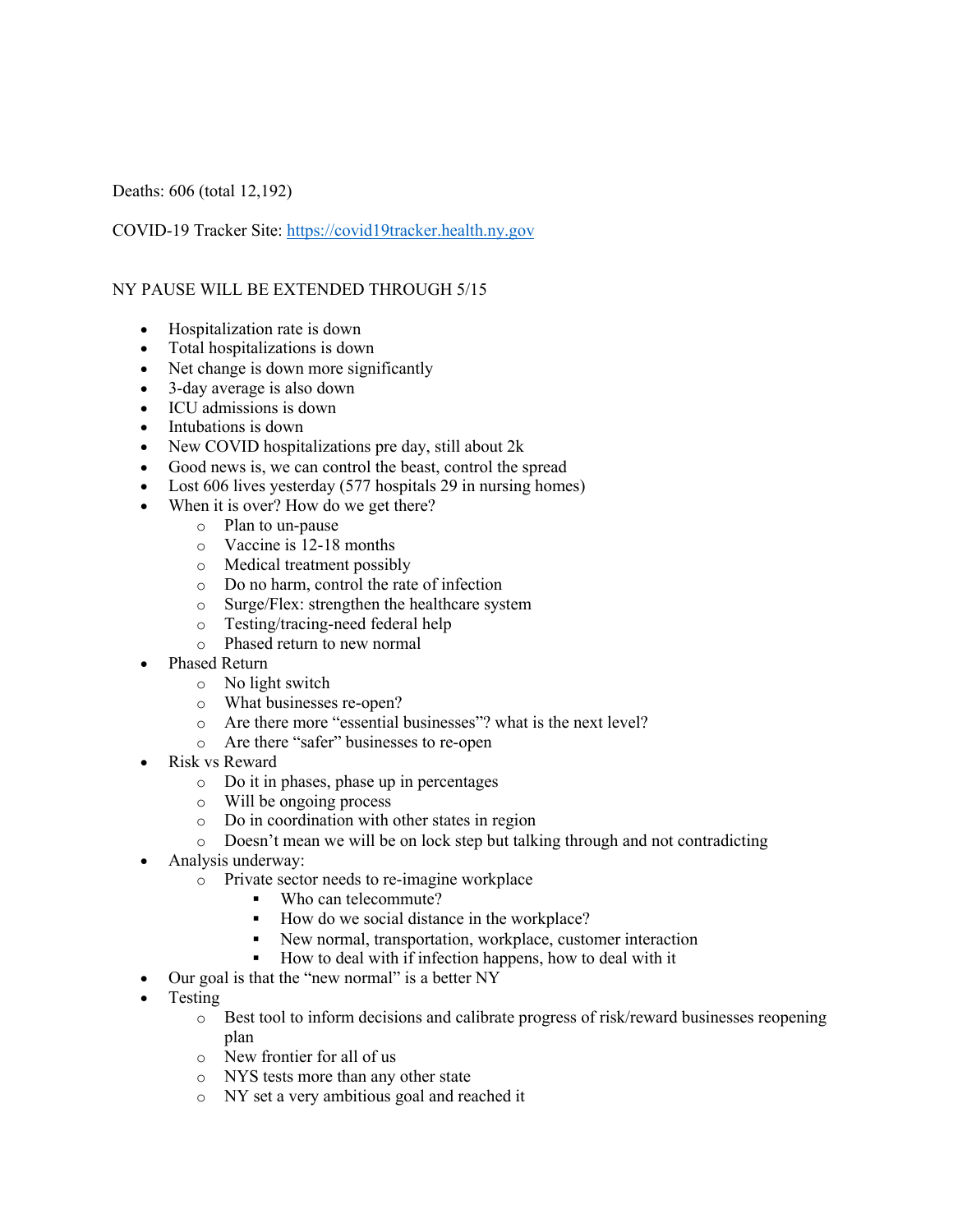- o 500k in 30 days-more than CA MI and FL combined
- o But we have 19M people and 9M workers
- o Many questions to answer
- o Sites, supplies, lab capacity acquisition of chemicals
- o Tracing army, will need federal help (looking forward to feds willingness to tackle all of this)
- All of this will be better is done in cooperation, can't be done alone, understand there is risk
- Must strengthen healthcare system
	- o Continue surge and flex
	- o Build out stockpile of PPE and equipment
	- $\circ$  Will be sending 100 ventilators to NJ; we will do anything to help
- Key is not to increase infection rate
	- o How do we track infection rate?
	- o WE DON'T
	- $\circ$  We see hospitalization rates, which happens hater a person is infected and only if the person gets ill
	- o Advances testing will help determining infection rate
	- o How quickly is the virus spreading? How quickly in infection rate increasing?
- CDC Projections on Mar 13 were:
	- o 160M to 214M infected (US Population 328M)
	- $\circ$  2.4 M 21 M people hospitalized
	- o We only have 925K hospital beds
	- o White house Coronavirus task force on 3/31 said there could be 1.5-2M deaths
	- o We slowed infection rate by actions
- What is the infection rate?
	- o How many people does on person infect?
	- o If one person infects less than one other person, disease in on the decline
	- o If one person infects one person, stable
	- o If one person infects many, that is fire through dry grass (outbreak)
- If you see hospitalization go up, we must turn valve back, we are trying to figure it out
- Only have margin of error between .9 to 1.2 (we are at .9 now after close down)
- NY Pause has worked, but we are not there yet
- NY PAUSE will continue to May 15 (doesn't want to project beyond that)
	- o We will see depending on data, not political not emotional
- You must wear a mask, it is one of the best things we can do, sorry it makes people unhappy, doesn't think it is a burden, simple and can save lives
	- o On public transit
	- o Private transportation carriers
	- o Operator of public systems, private carriers, and for hire vehicles must wear masks at all times
	- o Effective Friday at 8pm
- You determine rate of infection
	- o Wear a mask
	- o Wash your hands
	- o Social distance
	- o Education your children
	- o Use hand sanitizer
	- o Mark smart choices
- Of all the unique aspects we have learned though this it and the positive is people are choosing to do the right thing, trust in NYers, if facts are presented, NYers will do the right thing
- Can't put a mask on 17M people, 17M people will have to do it, what we have done has worked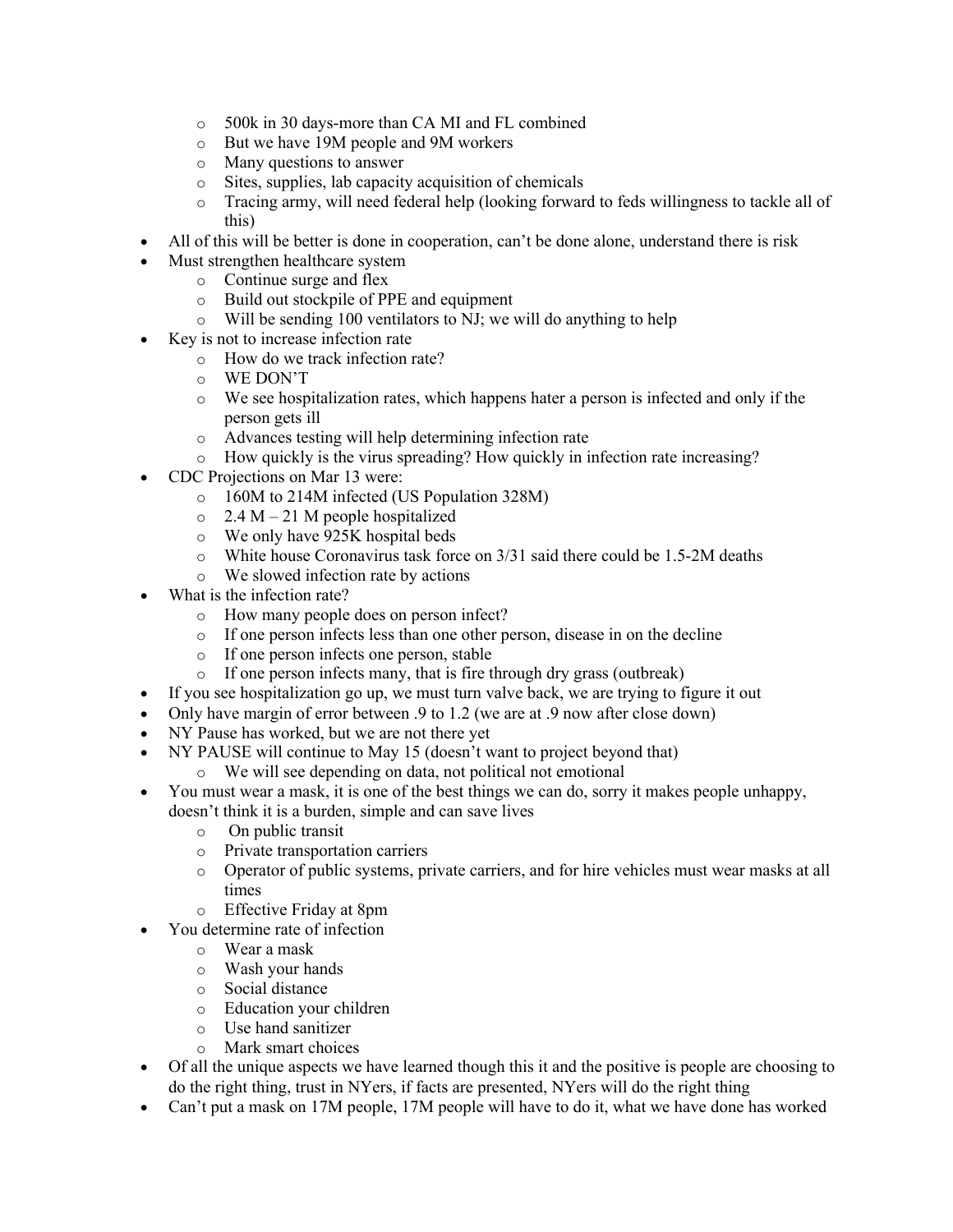• NY Tough.

## Q&A

In Hornell NY 10 people have died nursing homes, Philmont, how many and which nursing homes have clusters, are there COVID only units?

• Don't know what has happened in every nursing homes, we will get you today a list of information by nursing homes

On economic toll, DeBlasio has said 7.4B hit, have you discussed this

- Yes, it is everywhere, we cannot do it, state not in a position to help
- Feds have to step in
- Understand you don't get the same political credit when you help the governments since it is not direct to the people
- But at one point you have to put the politics aside, how can you pretend you are addressing this when you are starving local governments?
- Sent letter from National Governors association
- Starving state and local governments will not help people

Why has it taken so long to get nursing home information?

- We are putting it together
- You have hospitals that are dealing with hell every day, DOH make sure your reports are on time
- Nursing homes are in same position, reports are difficult to get in with short staff etc.
- Will have today

You mentioned flattening but yesterday we had a nuptick in cases, does that worry you?

- Testing is not a random sample, function of how many tests you do
- More you test the more you find
- Hospitalization rates are most indicative, those who are infected and seriously ill
- NYC has been accused of padding death, is President correct in saying that?
	- Doesn't know what President said but why would NYC want to inflate death toll? Seems bizarre
	- I think what you are seeing is, CDC put out different guidelines of what you must report
	- Could people be dying at home?
	- Refining estimates
	- CDC put out the guidance, city was clear and added probably deaths
	- There are a lot of assumptions, not in death count, separate
	- There are probable deaths are based on systems, could probably have been COVID, underreported deaths in homes is another issue
	- Times put numbers together

Reports out of hospitals that significant number have kidney issues and shortage of dialysis machines?

- Have heard this and looking into, kidneys take a hard hit
- There are not shortages across the board, working on that

Does mask mandate apply to kids?

• 2 years and older (CDC guidelines)

For many people feel it is a big deal, say it is government control, been told masks do little to protect, are you underplaying impact?

- Understand there is a lot is opposition, it is face covering doesn't have to be mask
- Some people think close down is government overreach
- It you don't think 600 people dying yesterday is a problem, I disagree
- Asking NYers to wear a mask to not only to protect themselves but also other people
- Understand the opposition, phone is ringing off the hook
- Toll on healthcare and frontline worker, asking NYers to wear a mask is reasonable How long will it take not to have to social distance
	- Depends on how good we are of controlling spread and medical treatment